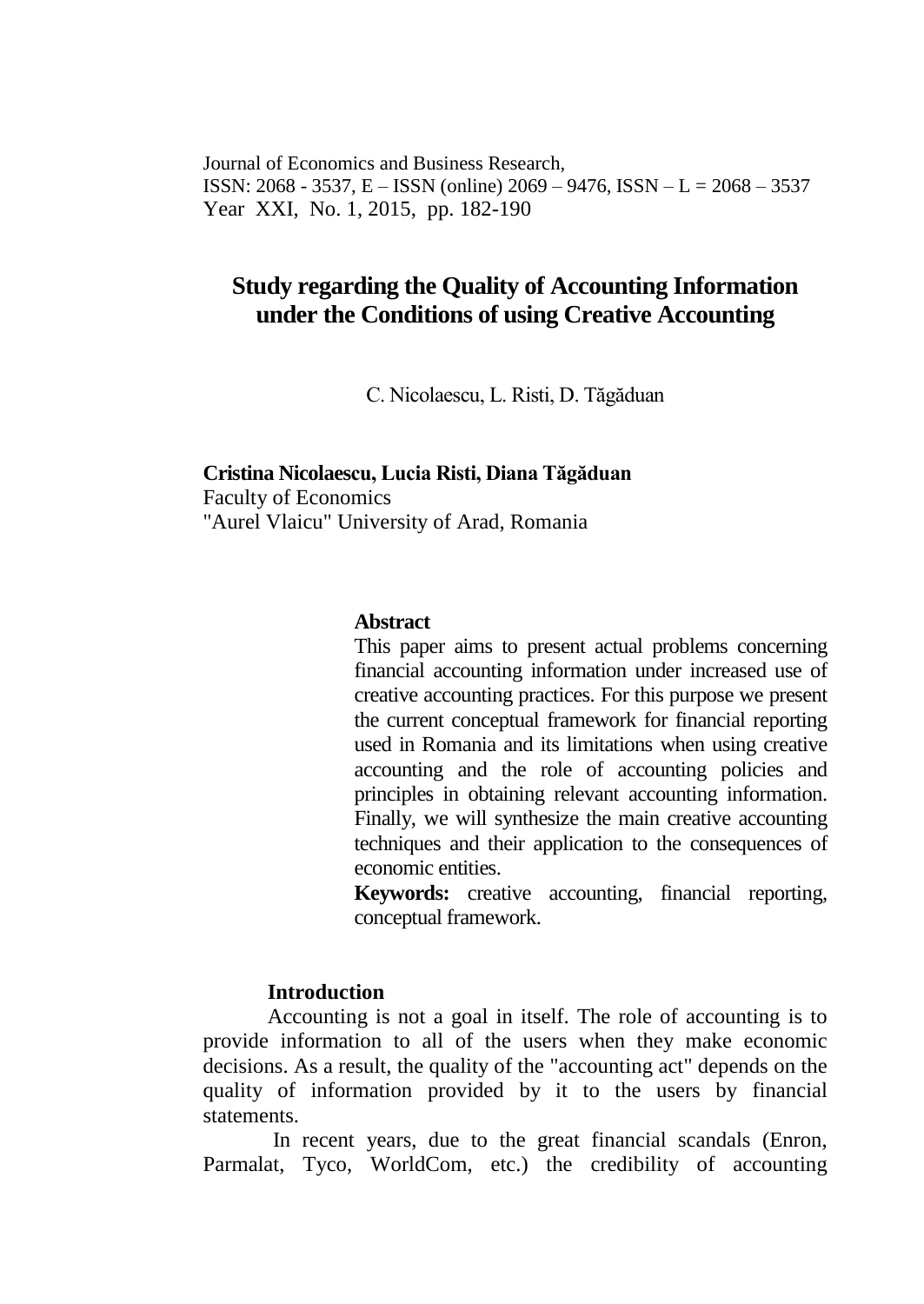information has suffered greatly. Generally these scandals were triggered due to the fact that these companies, taking advantage of loopholes in accounting regulations, presented in financial reports false information on the financial position and performance. According to some experts, these scandals "could have been avoided if they would have provided a transparent financial communication and if creative accounting practices would have been detected in time" (Dumitrescu, 2014).

 The study tries to analyze to what extent the practice of creative accounting prejudice to the quality of accounting information or, on the contrary, a certain amount of creativity is in favor of increasing the quality of accounting information provided by financial statements or other financial reporting documents.

### **Research issue**

To understand the steps of the present study we have to deepen the concepts that constitute its pillars, namely: the quality of accounting information and creative accounting techniques.

According to OMFP 3055/2009 the "qualitative characteristics are the attributes that determine the usefulness of information provided by financial statements". The same law states that "the four principal qualitative characteristics are understandability, relevance, credibility and comparability. (OMPF 3055/2009, section 2, subsection 2.2, section 23, paragraph 1).

 These issues are also highlighted by the international accounting referential IAS / IFRS. Thus, *The General Framework for the Drawing*  Up and Presentation of Financial Statements (revised from January 1<sup>st</sup>, 2009) present the four qualitative characteristics of accounting information as: understandability, credibility, reliability and comparability, making the specification that for a piece of information to be relevant and fair, the conditions that must be met are: timeliness, cost-benefit relationship and the balance between the qualitative characteristics.

*The Conceptual Framework for Financial Reporting* (issued by IASB in September 2010) towards *The General Framework for the Preparation and Presentation of Financial Statements* brings changes, both, in terms of the concepts that are used and in their content. First of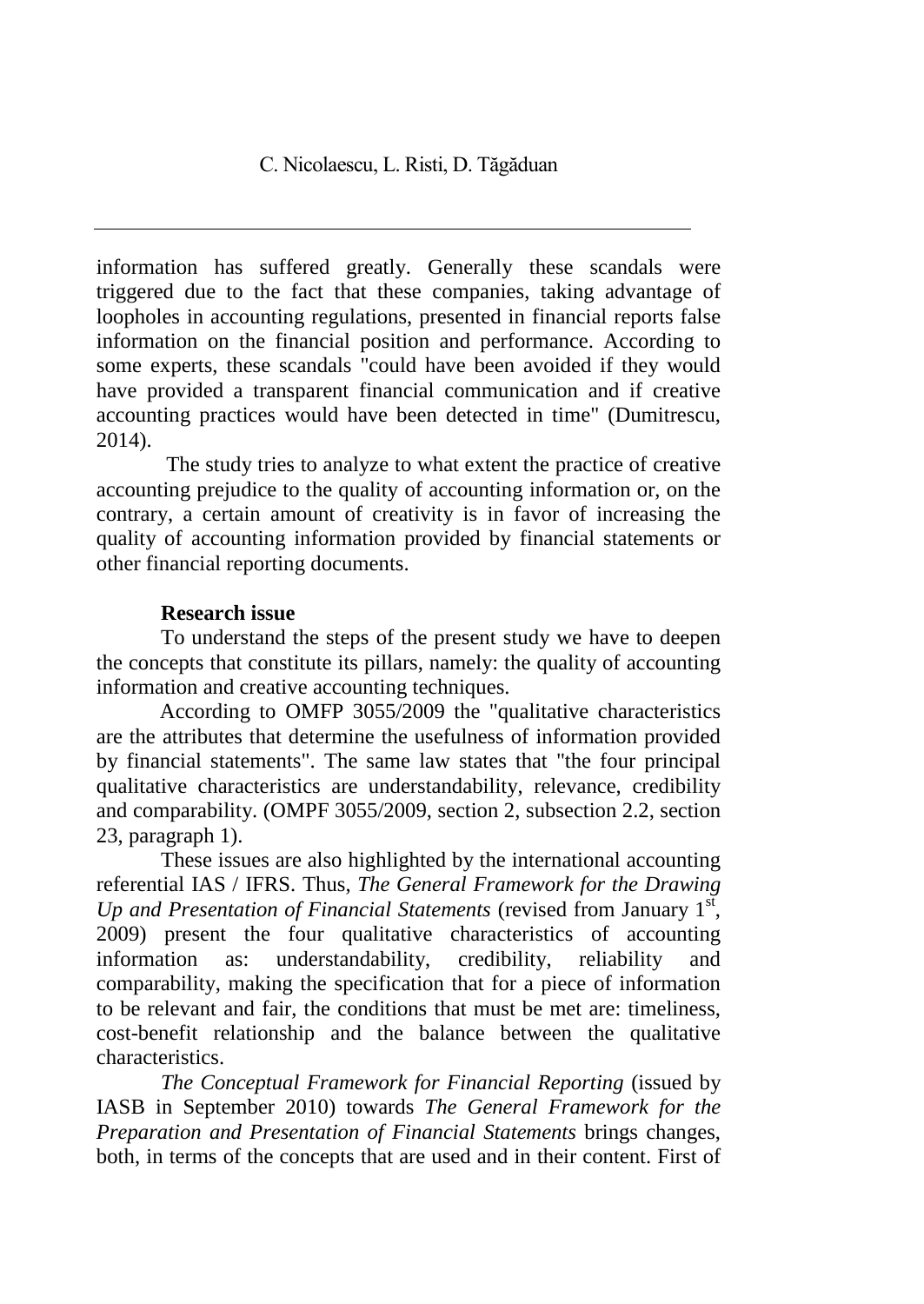all we have to note the replacing of some notions. For example, the phrase *"qualitative characteristics of financial statements"* was replaced by *"qualitative characteristics of useful financial information"*, the term "*reliability*" by "*accurate representation*", etc.

 Secondly, we make the distinction between fundamental qualitative characteristics (relevance/significance threshold, respectively accurate representation) and the qualitative amplifying characteristics (comparability, verifiability, timeliness and understandability), stating that if the first are mandatory, being the most important, those in the second category are desirable, recommended without being mandatory.

 The term of creative accounting and its technique emerged in the 80s in the UK. As term it was equivalent to an "imaginative and intention accounting" and as a technique it designated the "techniques to maximize the benefits obtained by the company, resulted not from a better management of resources, but from accounting tricks in order to attract new investors "(Feleagă, 1996).

 Characteristic for the coming years was the fact that, in the area of creative accounting, new accounting techniques were employed, each more "creative" that the other, which transformed the financial reports of technical situations in real "fiction novels". That is, until the scandals aroused by fraudulent reporting have drawn attention to the extent the phenomenon took and of the urgent need to intervene by the setters.

 As a result, we should witness a "tempering" of the use of creative accounting practices, as well as an increase in "accounting education" of the users regarding the existence and consequences of their application. The question is whether it really happens or creative accounting has created new tools, more refined and difficult to detect.

# **Literature review**

The literature presents a general overview of creative accounting insisting on the negative impact of its use on the financial information, without providing techniques for elimination of this phenomenon or whether there are positive aspects to this.

 Thus, Barthes de Reyter and Gilbert Gerald (1992) consider that the main objective of creative accounting is to avoid the accounting rules that do not provide the desired image on the financial position and performance of the company.

 Note also the definition proposed by Kamal Naser (1993) according to which "creative accounting represents the transformation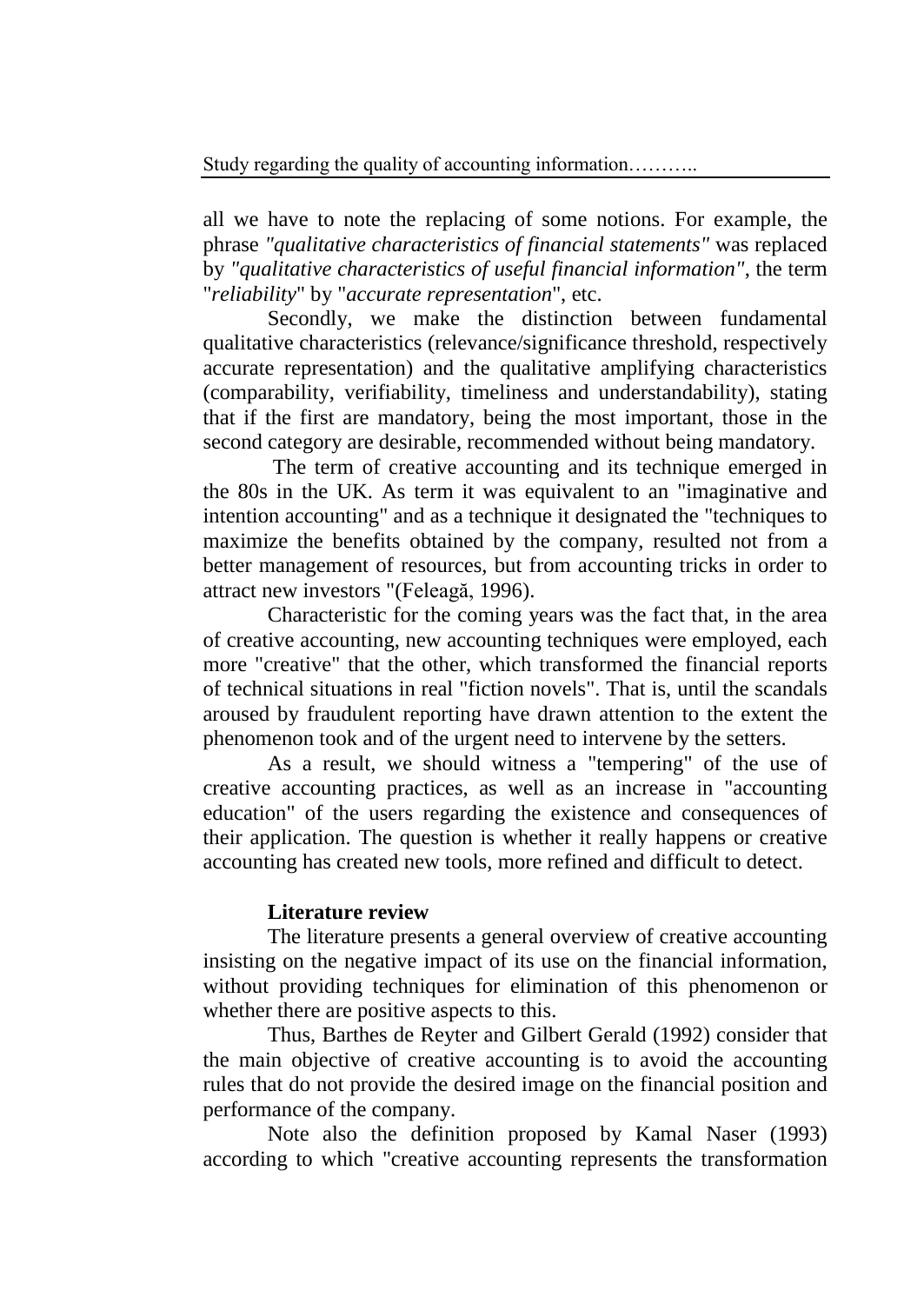of figures of financial accounting from what they are, in what accountants want to be, taking advantage of the existing rules or ignoring some of the rules or all."

 Colasse Bernard's view (1992) subscribes to the same idea, who believes that creative accounting consists of "*practices designed to give to the financial statements of a company the most flattering picture possible*" and "*the accounting information practices, often to the legal limit, practiced by certain companies, taking advantage of the limits of regulation and normalization, which seek to embellish their financial position and financial and economic performances* ".

In the Romanian accounting literature we find books on creative accounting or treating the subject in a broader context to many authors. Authors most frequently referred to are: Feleagă N. (with his work *Accounting Controversies accounting, conceptual difficulties and credibility of accounting* from 1996), Malciu L. (with his work *Creative Accounting* from 1999), Ristea M. and Dumitru C. G. (with their work *Caution and aggression in accounting treatments* from 2008). Dumitrescu A. S.'s work is worth to be mentioned: "*Creative accounting- From Idea to Money. With practical examples*" (Economic Publishing House, 2014), which makes not only a comprehensive research of the concept of creative accounting practices and its impact on the accuracy of the information in the financial statements of accounting, but also presents actual, practical techniques of creative accounting. The analysis of relationships between creative accounting and corporate governance are worth to be mentioned.

 In addition to specialized books, there are articles that deal with the issue of creative accounting techniques and the consequences of their application on the quality of information provided by financial statements. In this respect it is interesting to note the results of a study made by a group of specialists in 2012 (Groşanu A., Răchişan P. R, Berinde S. R, *International research regarding creative accounting*, Annals of the University of Oradea - Economics, 1 (2), whose main declared objective was the " *the identification of main research areas in order to highlight the main existing gaps and outline some possible suggestions for future directions of research in this field*."

The study consisted in the analysis of the databases of some specialty journals considered relevant (14 journals were selected from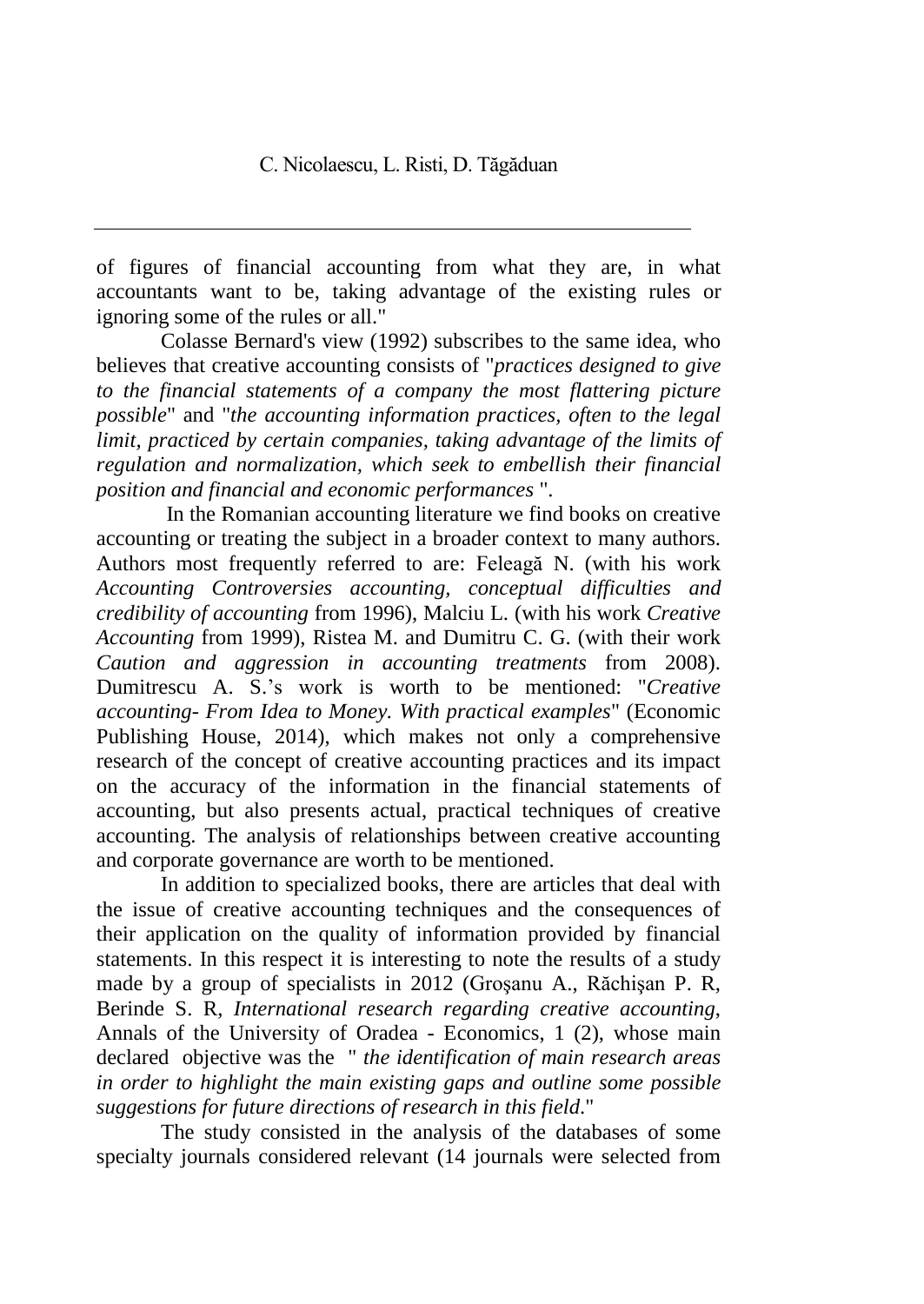which 9 were ISI indexed) and identification of articles that had as topic the creative accounting. The period of time analyzed was during 1990- 2010.

The conclusion reached by the researchers is that the topic most often addressed is the analysis of creative accounting techniques, followed by the aspects concerning the consistency or inconsistency of accounting standards and corporate governance. Less treated proved to be the aspects of financial reporting and financial scandals generated by applying creative accounting, respectively the issue of true image and the independence of auditors. In the period covered by the study, researchers showed little interest for topics related to ethics in accounting, accounting reform and informational asymmetry for managers/investors.

# **Research methodology**

In the purpose of the survey we've conducted an analysis of the main creative accounting techniques currently used and the impact their use has on the qualitative characteristics of accounting information namely: understandability, relevance, credibility and comparability, as well as future consequences of using such techniques.

# **Results of the study**

Mulford and Comiskey (2002) identify five categories of creative accounting techniques: premature or fictitious revenue recognition, policies of excessive capitalization of expenses and of using long amortization periods, misreported of assets and liabilities, "creativity" manifested in the profit and loss account, and problems related to the cash flows reporting.

Next we will analyze what these techniques involve and how their use affects the quality of accounting information.

It is noted that the first two techniques aimed at reducing costs, respectively maximizing revenue. They are used for a "dressing up" of the result for maximizing it. This is often a "request" of the managers whose remuneration depends directly on the level of the company, level defined by profit.

For the first technique, we have to clearly distinguish between the premature recognition of revenue and recognition of fictions revenue. If the first is a pretty often practiced technique of the creative accounting, the second one is an illegal practice, a fraud.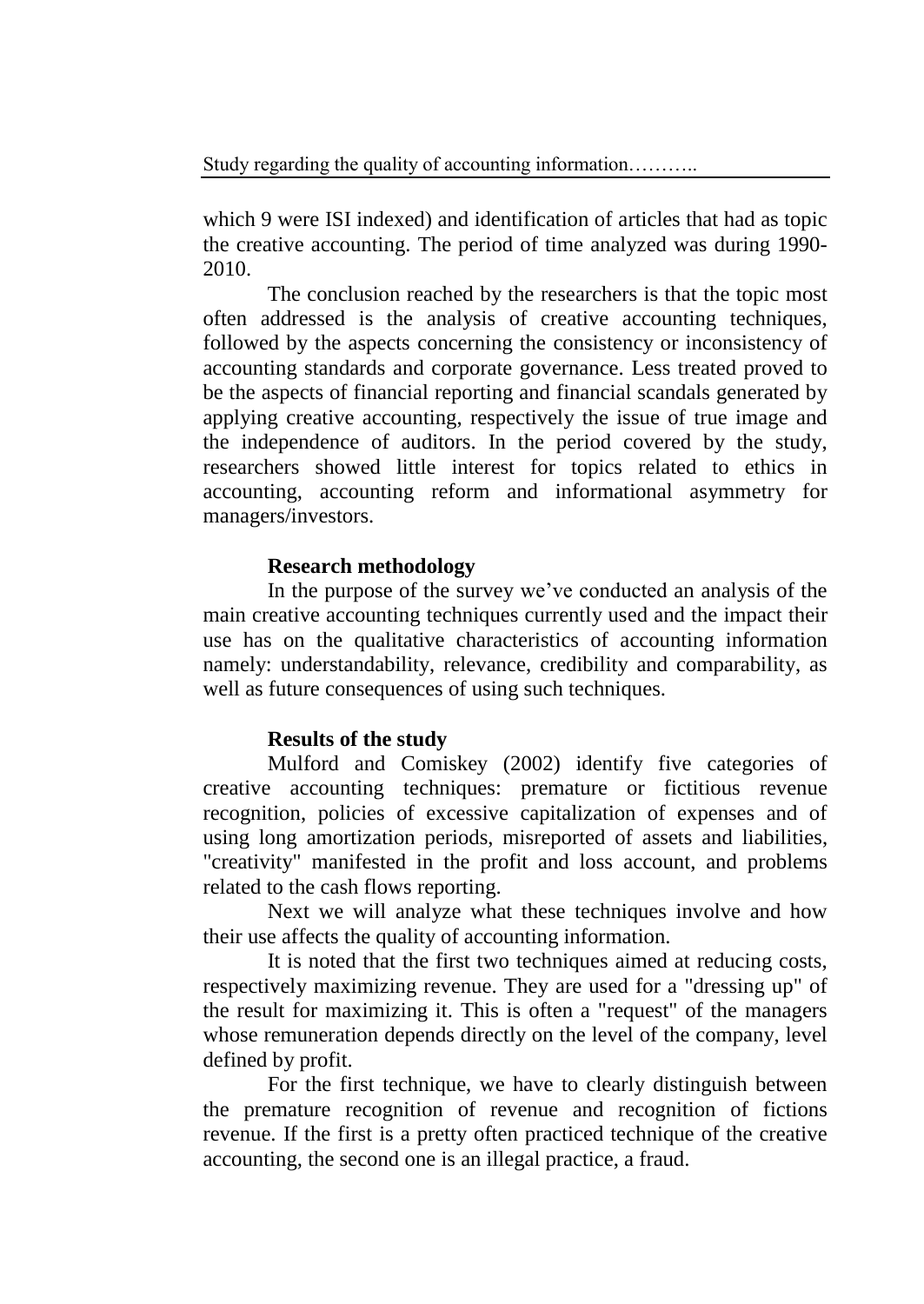Using this technique will not affect the intelligibility of accounting information, in turn will obviously affect the relevance and credibility.

Relevance will be affected to the extent that obviously distorted information will not be relevant for users, more than that, the decisions made on its account will be wrong. The credibility of information will also suffer to the extent that in the more or less distant future, it will always penalize a wrong decision taken on the basis of wrong information, such as that by which the distribution of an artificially "bloated" profit will be decided.

Comparability, as characteristic of accounting information theoretically will not be affected by premature recognition of revenue as long as the mode of recognition will be maintained from one year to another. In practice this is unlikely to be met because this is the technique of "smoothing" the result and of transfer of income from one exercise to another.

Regarding the second technique it actually involves two distinct ways: capitalization of expenditures on the one hand and the use of long periods of depreciation, on the other hand, both having the effect of reducing the costs of the period and thus increase the result. The first way involves recognition of some expenditures as immobilizations (constitution expenses, research and development expenses, costs of software development, etc.) that will be passed on expense in future tax years as the amortization process, so they are not recognized as expenses of the current year. The second involves distribution of the input value of assets to be amortized over a longer period of time, so the resulting value for each period will be less resulting in lower depreciation expense.

By this technique intelligibility and comparability of accounting information will not be affected, in turn they will affect the relevance and credibility.

The technique of erroneous reporting of assets and debts usually involves an overvaluation of assets (debts, stocks and investments) and an underestimation of debts. The purpose of this technique is to "beautify" the balance by presenting higher net assets.

This technique will not affect the intelligibility of accounting information; in turn credibility and relevance will be affected given that,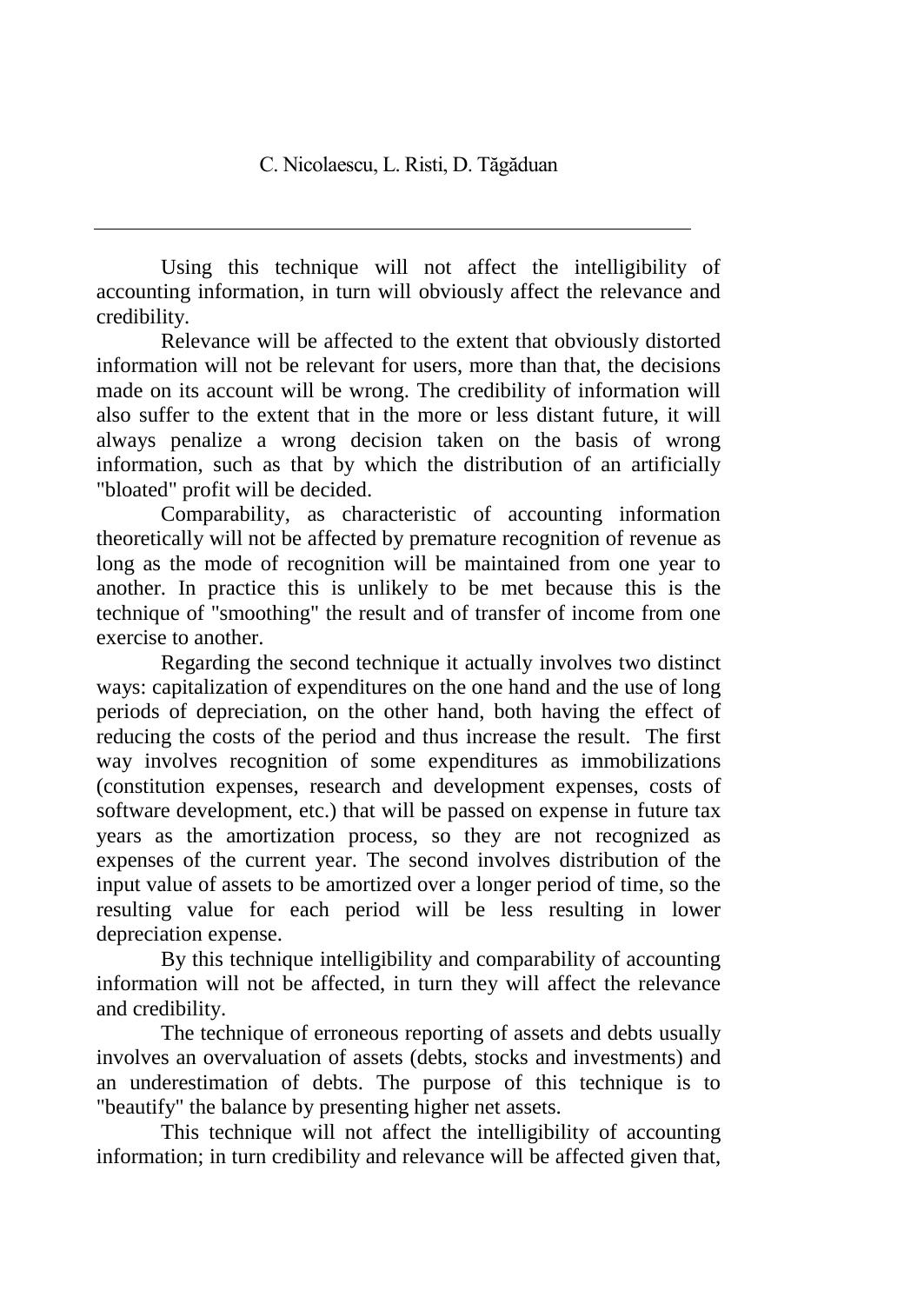by violating the principle of prudence, such a technique will generate distorted statements on the size of the debt and assets of a company. Decisions taken on these assets premises will be risky and will lead to de-capitalization of the company in the future.

The comparability of accounting information can not be ensured with this technique, because under evaluation of same elements of debt, respectively the over evaluation of the same elements of assets can't be made several years in a row.

A third technique of creative accounting involves manipulation of the result more in terms of nature of expenditure and revenue structures in order to modify the current result of the exercise. In this respect because the current result is influenced only by the operating and financial components, without the extraordinary one, this technique involves the recognition of expenses/extraordinary income as of exploitation or vice versa.

The influence of this technique on the qualitative characteristics of accounting information is given by the fact that they are affected by the recognition as being currents of some expenses/incomes with extraordinary character, which implies their lack of repetition, so their absence in future tax years. This aspect has an impact on the relevance and credibility of the financial statements and in this case the profit and loss account.

Under the conditions of liability accounting, a particular document in the annual financial statements is the cash flow statement. In this document, the techniques used will target an increase in cash flow generated by operating activities, which is why the operating expenses will be classified as elements related to the financing activity or the extraordinary activity.

Again the qualitative characteristics that will suffer will be the relevance and reliability of accounting information primarily, but also the comparability of information from one tax year to another and from one entity to another.

The practical experience of the authors on creative accounting techniques used by small and medium enterprises in Romania reveals the following specific issues in our country:

- the privileged user of accounting information is the state, by its tax authorities;

- the companies that have borrowed or intend to borrow money an important place hold the banks as a user of accounting information;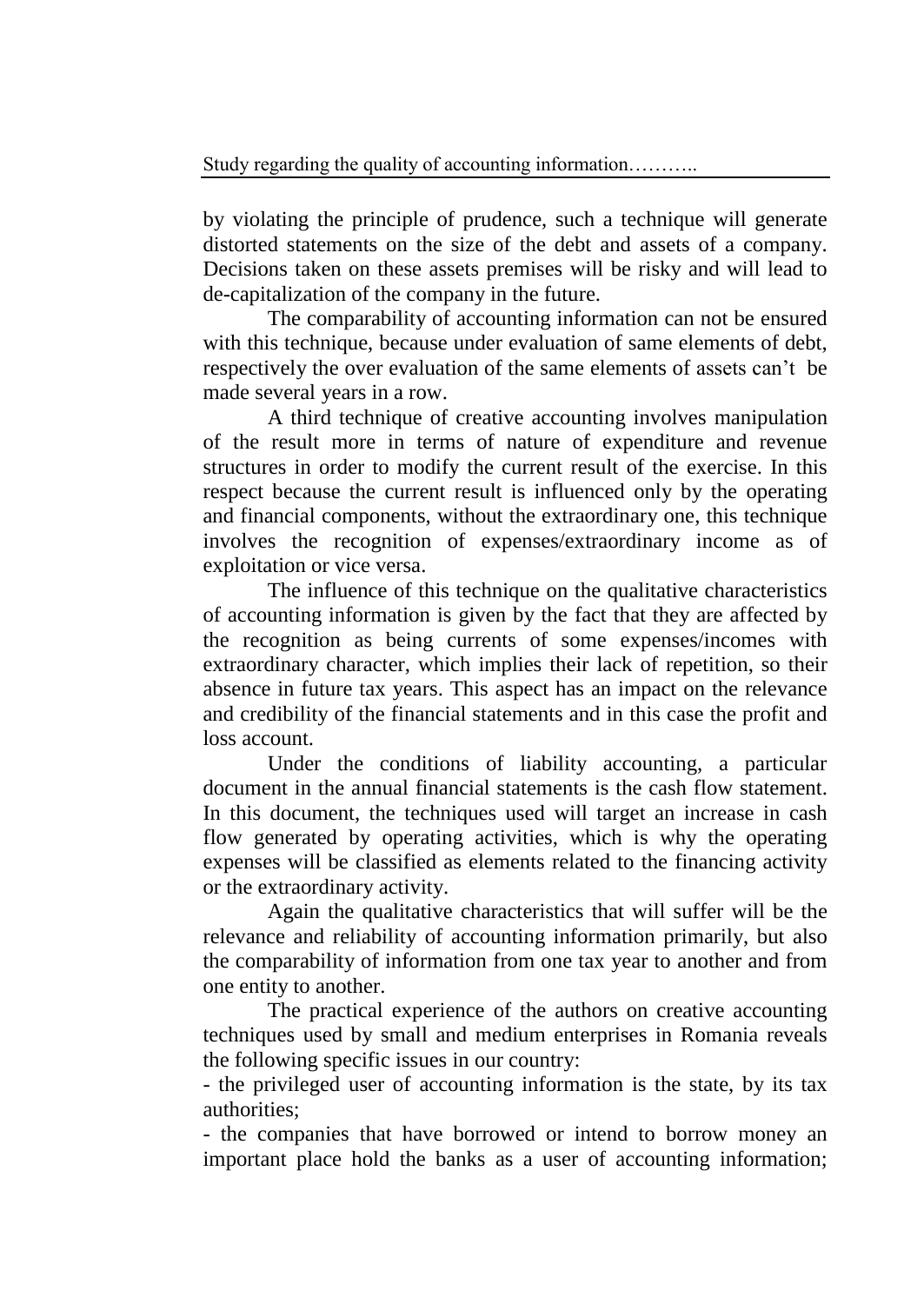- in most cases, the techniques are used to decrease the taxable weight and therefore tax burdens. This means, in most cases, reducing the taxable profit.

The methods used for this purpose will be the opposite of those mentioned, respectively: non-recognition of some incomes or decrease of the value at which they are registered, non-capitalization of some expenses and their recognition as current expenses, decrease of amortization durations for increasing the amortization expenses. - the techniques of "swelling" the result are used by companies in dealing with banks, even if they assume additional taxes; - the techniques of over evaluating of both fix and circulating assets are commonly used. The fix assets will be over evaluated to increase amortization expenses, for tax advantage regarding local taxes or an increase in net assets.

As a final conclusion, on the use of creative accounting techniques in Romania, we should note that the Tax Code with its restrictions on the recognition of some expenses as being tax deductible limit the use of some of the techniques that were used to obtain a tax advantage.

# **Conclusions**

Next we will try to synthesize the conclusions drawn from this study. First of all, it is obvious that there is creative accounting and it is practiced, both nationally and internationally. In most cases, the application of these techniques generates negative consequences for all users, including (or especially) to the internal users the decision makers of the company. Decisions made in the conditions of use of distorted information regarding the situation of the company and its performance will be bad and inevitably will have unintended consequences on the future of the company.

The increasing outcome will be obtained by using the techniques of over evaluation or of carrying out, before the end of the financial year, of some operations that generate profit. This technique will be met in the highly leveraged entities, companies that distribute dividends or those in which remuneration of the manager depends on the performance of the entity.